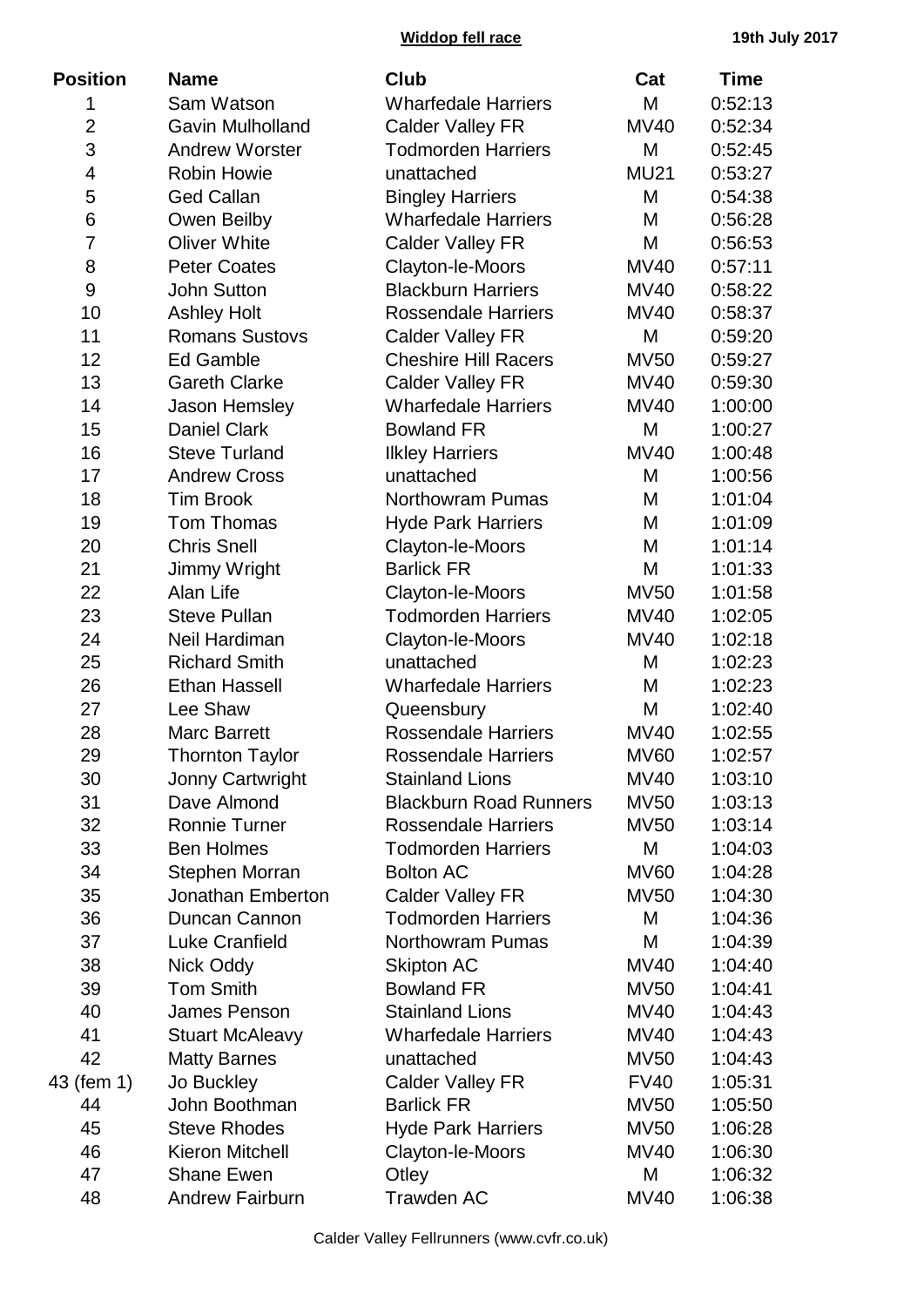## **Widdop fell race 19th July 2017**

| 49         | Jake Ackroyd               | <b>Calder Valley FR</b>       | M           | 1:06:43 |
|------------|----------------------------|-------------------------------|-------------|---------|
| 50         | <b>Andrew Earnshaw</b>     | <b>Stainland Lions</b>        | <b>MV40</b> | 1:06:46 |
| 51         | <b>Phillip Moyles</b>      | <b>Stainland Lions</b>        | MV40        | 1:07:02 |
| 52         | <b>Andrew Smith</b>        | <b>Barlick FR</b>             | <b>MV50</b> | 1:07:12 |
| 53         | <b>Andrew Lee</b>          | <b>Rossendale Harriers</b>    | MV40        | 1:07:21 |
| 54         | Richard Ingram             | <b>Calder Valley FR</b>       | MV40        | 1:07:27 |
| 55         | <b>Matthew Little</b>      | unattached                    | MV40        | 1:07:45 |
| 56         | <b>Kevin Walker</b>        | <b>Newburgh Nomads</b>        | MV40        | 1:07:59 |
| 57         | <b>James Harris</b>        | <b>Stainland Lions</b>        | MV40        | 1:08:01 |
| 58         | Ken Taylor                 | <b>Rossendale Harriers</b>    | <b>MV70</b> | 1:08:10 |
| 59         | Derek Doyle                | <b>Stainland Lions</b>        | MV40        | 1:08:24 |
| 60         | Jonathan Moon              | <b>Calder Valley FR</b>       | M           | 1:08:30 |
| 61         | Michael Toman              | <b>Rossendale Harriers</b>    | <b>MV50</b> | 1:08:32 |
| 62         | <b>Phil Scarf</b>          | <b>Calder Valley FR</b>       | MV50        | 1:08:33 |
| 63         | David Ralphs               | <b>Newburgh Nomads</b>        | <b>MV50</b> | 1:08:47 |
| 64         | <b>Will Rushworth</b>      | <b>Stainland Lions</b>        | <b>MU23</b> | 1:09:03 |
| 65         | <b>Andrew Heys</b>         | <b>Blackburn Harriers</b>     | M           | 1:09:04 |
| 66         | <b>Steven Robinson</b>     | Otley                         | <b>MV40</b> | 1:09:25 |
| 67         | <b>Thomas Root</b>         | unattached                    | <b>MV40</b> | 1:09:33 |
| 68         | <b>Chris Whiteoak</b>      | Clayton-le-Moors              | M           | 1:10:03 |
| 69 (fem 2) | <b>Jean Powell</b>         | <b>Wharfedale Harriers</b>    | <b>FV40</b> | 1:10:05 |
| 70         | <b>Chris Hall</b>          | <b>Stainland Lions</b>        | M           | 1:10:18 |
| 71         | <b>Andy Quickfall</b>      | <b>Newburgh Nomads</b>        | <b>MV60</b> | 1:10:26 |
| 72         | John Thompson              | <b>Newburgh Nomads</b>        | <b>MV40</b> | 1:10:51 |
| 73 (fem 3) | <b>Jackie Scarf</b>        | <b>Calder Valley FR</b>       | <b>FV50</b> | 1:10:53 |
| 74         | <b>Simon Gelsthorpe</b>    | <b>Halifax Harriers</b>       | MV50        | 1:11:01 |
| 75         | <b>Stuart Wolstenholme</b> | <b>Todmorden Harriers</b>     | MV40        | 1:11:06 |
| 76         | <b>Andrew Sanderlock</b>   | unattached                    | M           | 1:11:14 |
| 77         | Jonathan Sowerby           | unattached                    | M           | 1:11:26 |
| 78 (fem 4) | <b>Helen Livingstone</b>   | unattached                    | <b>FV50</b> | 1:11:38 |
| 79         | <b>Barry Greaves</b>       | <b>Royton RR</b>              | <b>MV60</b> | 1:11:45 |
| 80         | Joe Bates                  | unattached                    | M           | 1:11:46 |
| 81         | <b>Samuel Bentley</b>      | unattached                    | M           | 1:11:48 |
| 82         | <b>Tony Shepherd</b>       | <b>Wharfedale Harriers</b>    | <b>MV50</b> | 1:12:42 |
| 83         | <b>Wally Coppelov</b>      | <b>Newburgh Nomads</b>        | <b>MV50</b> | 1:12:45 |
| 84         | <b>Paul McCormick</b>      | <b>Stainland Lions</b>        | MV40        | 1:12:48 |
| 85         | Gerry Banham               | <b>Stainland Lions</b>        | <b>MV50</b> | 1:13:45 |
| 86         | Tony Jackson               | <b>Newburgh Nomads</b>        | <b>MV50</b> | 1:14:09 |
| 87         | <b>Graham Dean</b>         | unattached                    | MV40        | 1:14:59 |
| 88         | Leon Severn                | <b>Stainland Lions</b>        | M           | 1:15:18 |
| 89         | Martin O'Brien             | <b>Stainland Lions</b>        | <b>MV50</b> | 1:15:26 |
| 90         | <b>Steve Martin</b>        | unattached                    | MV40        | 1:15:53 |
| 91         | John McDonald              | <b>Trawden AC</b>             | <b>MV50</b> | 1:15:56 |
| 92         | John Ingles                | <b>Stainland Lions</b>        | MV40        | 1:16:05 |
| 93         | <b>Anthony Costello</b>    | <b>Calder Valley FR</b>       | <b>MV50</b> | 1:16:19 |
| 94         | <b>Christopher McGeoch</b> | unattached                    | MV50        | 1:16:19 |
| 95 (fem 5) | Emma Dodd                  | <b>Wharfedale Harriers</b>    | F           | 1:16:26 |
| 96         | <b>Richard Foster</b>      | North Leeds FR                | M           | 1:16:29 |
| 97         | lan Smith                  | <b>Bolton United Harriers</b> | <b>MV60</b> | 1:16:32 |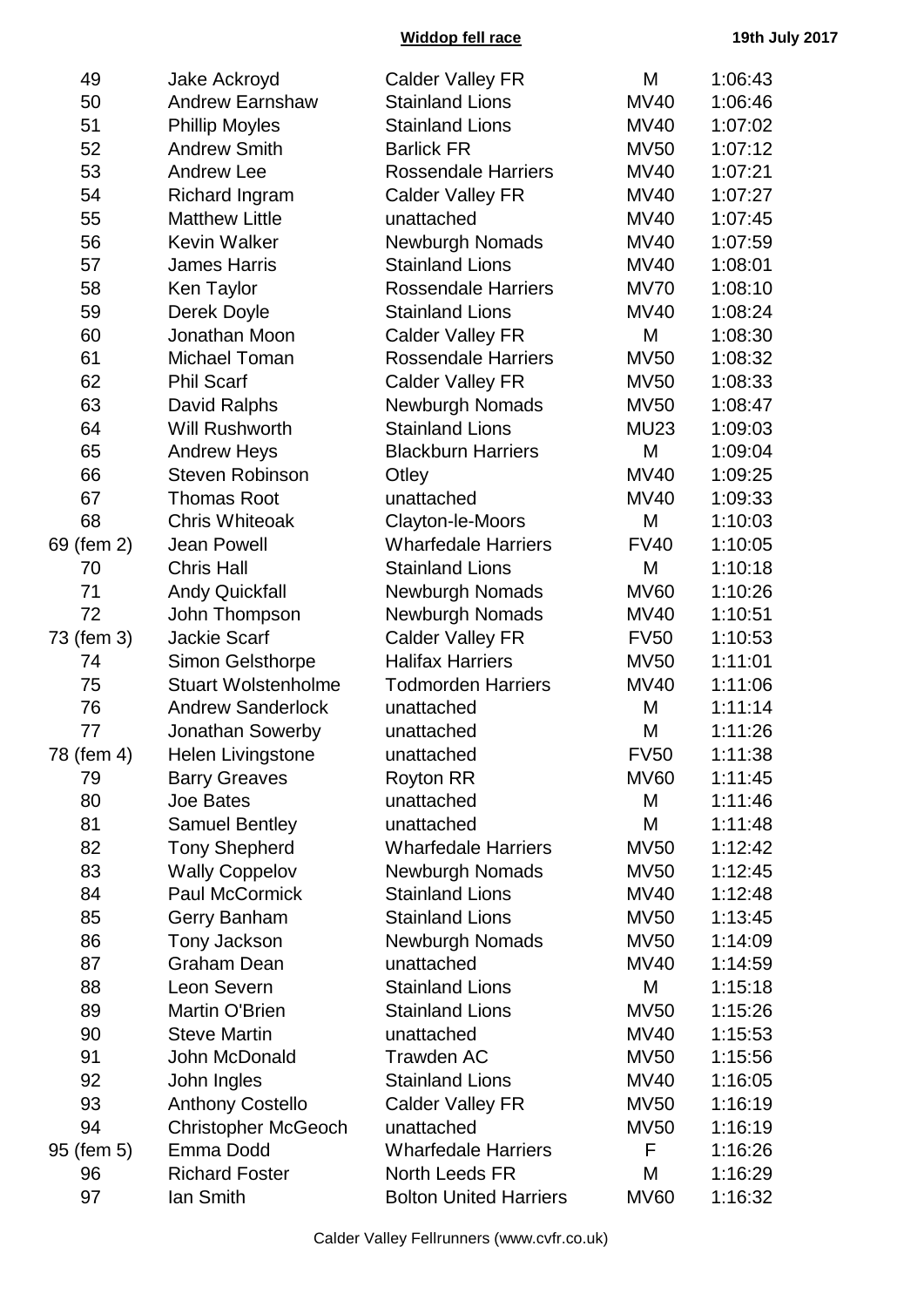**Widdop fell race 19th July 2017**

| 98           | <b>Andy Baird</b>           | <b>Stainland Lions</b>           | <b>MV40</b> | 1:16:48    |
|--------------|-----------------------------|----------------------------------|-------------|------------|
| 99           | <b>Thomas Cornforth</b>     | unattached                       | <b>MU21</b> | 1:17:53    |
| 100          | Patrick Gomulski            | unattached                       | M           | 1:18:08    |
| 101          | Zac Kaye                    | <b>Barlick FR</b><br><b>MU23</b> |             | 1:19:05    |
| 102          | Simon Hogan                 | unattached                       |             | 1:19:05    |
| 103          | Peter Reason                | <b>Northowram Pumas</b>          | <b>MV40</b> | 1:19:07    |
| 104          | Wayne McIntosh              | Clayton-le-Moors                 | M           | 1:19:10    |
| 105          | Steve Woodhead              | <b>Calder Valley FR</b>          | <b>MV50</b> | 1:19:12    |
| 106 (fem 6)  | <b>Stella Christanthou</b>  | <b>Calder Valley FR</b>          | <b>FV40</b> | 1:19:15    |
| 107 (fem 7)  | Aileen Baldwin              | <b>Stainland Lions</b>           | <b>FV60</b> | 1:19:20    |
| 108          | Graeme Woodward             | <b>Calder Valley FR</b>          | <b>MV50</b> | 1:19:26    |
| 109          | Dave Culpan                 | <b>Calder Valley FR</b>          | <b>MV50</b> | 1:19:59    |
| 110 (fem 8)  | Kim Ashworth                | <b>Todmorden Harriers</b>        | F           | 1:20:46    |
| 111          | <b>Andrew Tudor</b>         | <b>Northowram Pumas</b>          | <b>MV40</b> | 1:21:19    |
| 112          | <b>Arthur Warren</b>        | <b>FRA</b>                       | <b>MV60</b> | 1:21:21    |
| 113          | Peter Bolton                | <b>Red Rose</b>                  | <b>MV50</b> | 1:21:54    |
| 114          | <b>Richard Law</b>          | Heptonstall                      | M           | 1:23:25    |
| 115 (fem 9)  | <b>Gill Dickson</b>         | <b>Calder Valley FR</b>          | <b>FV40</b> | 1:23:50    |
| 116          | Ray Mooney                  | <b>Stainland Lions</b>           | <b>MV50</b> | 1:24:33    |
| 117 (fem 10) | <b>Cat Daniel</b>           | <b>Stainland Lions</b>           | F           | 1:24:54    |
| 118 (fem 11) | Ricki Hammond               | <b>Stainland Lions</b>           | <b>FV50</b> | 1:26:21    |
| 119          | David Shorrock              | Darwen Dashers                   | <b>MV60</b> | 1:27:57    |
| 120 (fem 12) | Susan Bladon                | <b>Calder Valley FR</b>          | <b>FV60</b> | 1:28:38    |
| 121          | <b>Graham Schofield</b>     | Chorley                          | <b>MV60</b> | 1:29:26    |
| 122 (fem 13) | <b>Kate Pope</b>            | <b>Calder Valley FR</b>          | <b>FV40</b> | 1:29:42    |
| 123          | Tony Lee                    | unattached                       | <b>MV50</b> | 1:29:47    |
| 124          | <b>Andrew Falkingbridge</b> | <b>Stainland Lions</b>           | <b>MV40</b> | 1:31:33    |
| 125 (fem 14) | Paula Pickersgill           | <b>Stainland Lions</b>           | <b>FV40</b> | 1:32:25    |
| 126          | Sandy Gee                   | <b>Stainland Lions</b>           | <b>MV50</b> | 1:34:14    |
| 127          | <b>Graham Breeze</b>        | <b>Wharfedale Harriers</b>       | <b>MV70</b> | 1:35:27    |
| 128          | Martin Haigh                | <b>Halifax Harriers</b>          | <b>MV60</b> | 1:37:37    |
| 129 (fem 15) | Sally McGregor              | <b>Stainland Lions</b>           | <b>FV40</b> | 1:37:55    |
| 130 (fem 16) | <b>Hilary Farren</b>        | <b>Rossendale Harriers</b>       | <b>FV50</b> | 1:38:46    |
| 131          | John Rushworth              | <b>Stainland Lions</b>           | <b>MV40</b> | 1:38:52    |
| 132 (fem 17) | Sarah Lunt                  | <b>Stainland Lions</b>           | <b>FV40</b> | 1:39:15    |
| 133 (fem 18) | Nicki Cartwright            | <b>Stainland Lions</b>           | <b>FV40</b> | 1:39:18    |
| 134          | <b>Steve Boyer</b>          | <b>Stainland Lions</b>           | <b>MV50</b> | 1:40:02    |
| 135          | <b>William Batist</b>       | unattached                       | M           | 1:40:46    |
| 136          | <b>Andrew Houghton</b>      | <b>Kayleigh Fitness</b>          | <b>MV50</b> | 1:42:05    |
| 137          | <b>Graham Robertshaw</b>    | <b>Stainland Lions</b>           | <b>MV50</b> | 1:47:17    |
| 138 (fem 19) | Diane Thornley              | <b>Stainland Lions</b>           | <b>FV40</b> | 1:47:41    |
| 139 (fem 20) | Alex Whyte                  | <b>Stainland Lions</b>           | <b>FV40</b> | 1:49:26    |
| 140 (fem 21) | Judith Greenwood            | <b>Stainland Lions</b>           | <b>FV70</b> | 1:49:42    |
| 141          | Chris Cash                  | Darwen Dashers                   | <b>MV60</b> | 1:52:00    |
| 142 (fem 22) | Rebecca Simms               | <b>Darwen Dashers</b>            | <b>FV50</b> | 1:52:00    |
| 143          | Jim Taylor                  | Darwen Dashers                   | <b>MV60</b> | 1:52:00    |
| 144          | <b>Reg Czudek</b>           | <b>Todmorden Harriers</b>        | <b>MV60</b> | 1:57:29    |
|              | Mugiri Greenfield           | unattached                       | M           | <b>DNF</b> |

Calder Valley Fellrunners (www.cvfr.co.uk)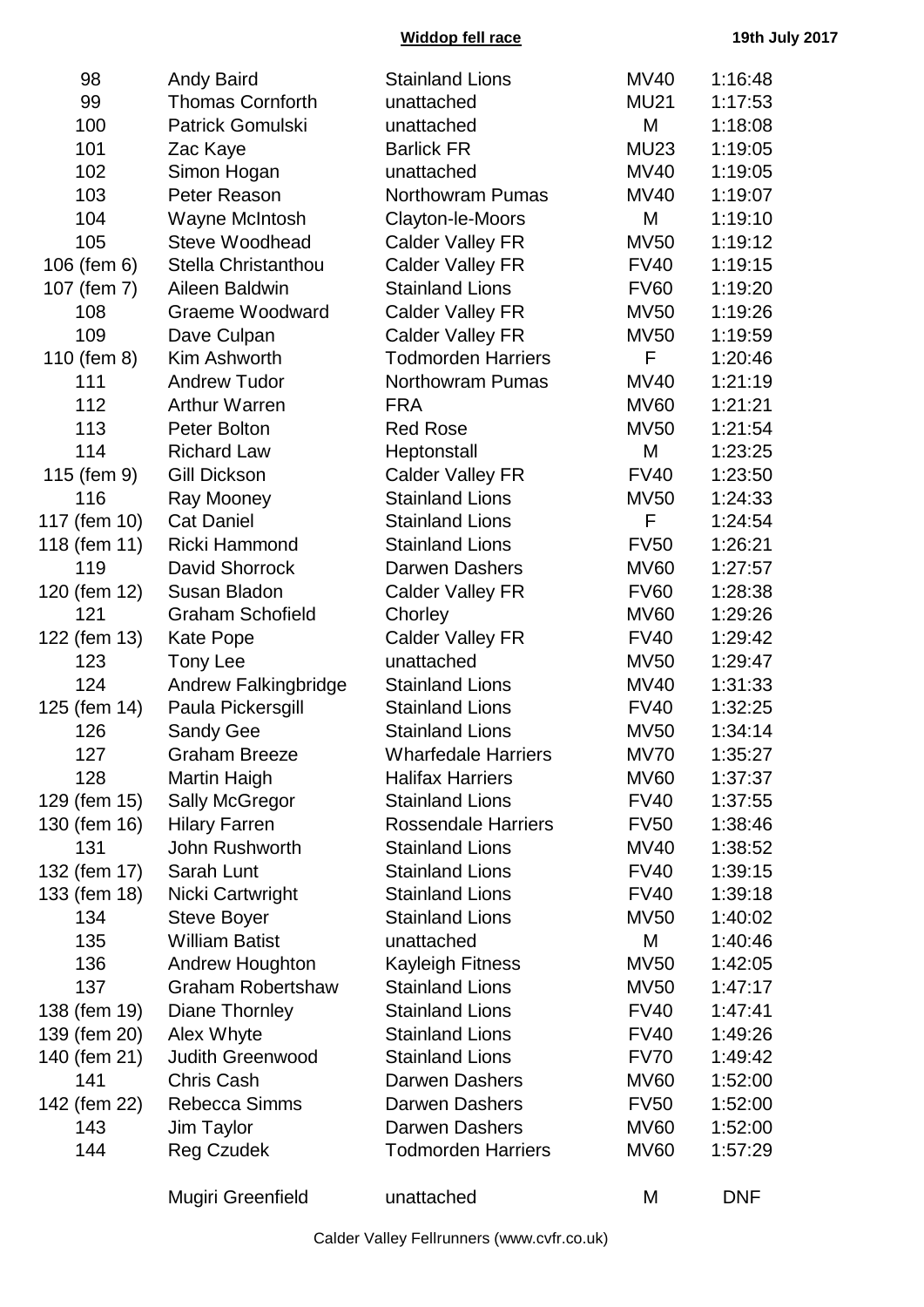|  |  | Widdop fell race |
|--|--|------------------|
|  |  |                  |

**Widdop fell race 19th July 2017**

|                       | <b>Mark Culshaw</b>                                                 | <b>Newburgh Nomads</b>     | <b>MV50</b>                            | <b>DNF</b>          |
|-----------------------|---------------------------------------------------------------------|----------------------------|----------------------------------------|---------------------|
| <u> Men's Teams</u>   | 1 Gavin Mulholland<br><b>Oliver White</b><br><b>Romans Sustovs</b>  | <b>Calder Valley FR</b>    | $\overline{2}$<br>$\overline{7}$<br>11 | <b>Points</b><br>20 |
|                       | 2 Sam Watson<br>Owen Beilby<br>Jason Hemsley                        | <b>Wharfedale Harriers</b> | 1<br>6<br>14                           | 21                  |
|                       | 3 Peter Coates<br><b>Chris Snell</b><br>Alan Life                   | Clayton-le-Moors           | 8<br>20<br>22                          | 50                  |
|                       | 4 Andrew Worster<br><b>Steve Pullan</b><br><b>Ben Holmes</b>        | <b>Todmorden Harriers</b>  | 3<br>23<br>33                          | 59                  |
|                       | 5 Ashley Holt<br><b>Marc Barrett</b><br><b>Thornton Taylor</b>      | <b>Rossendale Harriers</b> | 10<br>28<br>29                         | 67                  |
|                       | 6 Jimmy Wright<br>John Boothman<br><b>Andrew Smith</b>              | <b>Barlick FR</b>          | 21<br>44<br>52                         | 117                 |
|                       | 7 Jonny Cartwright<br><b>James Penson</b><br><b>Andrew Earnshaw</b> | <b>Stainland Lions</b>     | 30<br>40<br>50                         | 120                 |
|                       | 8 Tim Brook<br><b>Luke Cranfield</b><br>Peter Reason                | <b>Northowram Pumas</b>    | 18<br>37<br>103                        | 158                 |
|                       | 9 Kevin Walker<br>David Ralphs<br><b>Andy Quickfall</b>             | Newburgh Nomads            | 56<br>63<br>71                         | 190                 |
|                       | 10 David Shorrock<br><b>Chris Cash</b><br>Jim Taylor                | Darwen Dashers             | 119<br>141<br>143                      | 403                 |
| <u> Women's Teams</u> |                                                                     |                            |                                        | <b>Points</b>       |
|                       | 1 Jo Buckley<br><b>Jackie Scarf</b><br>Stella Christanthou          | <b>Calder Valley FR</b>    | 1<br>3<br>6                            | 10                  |